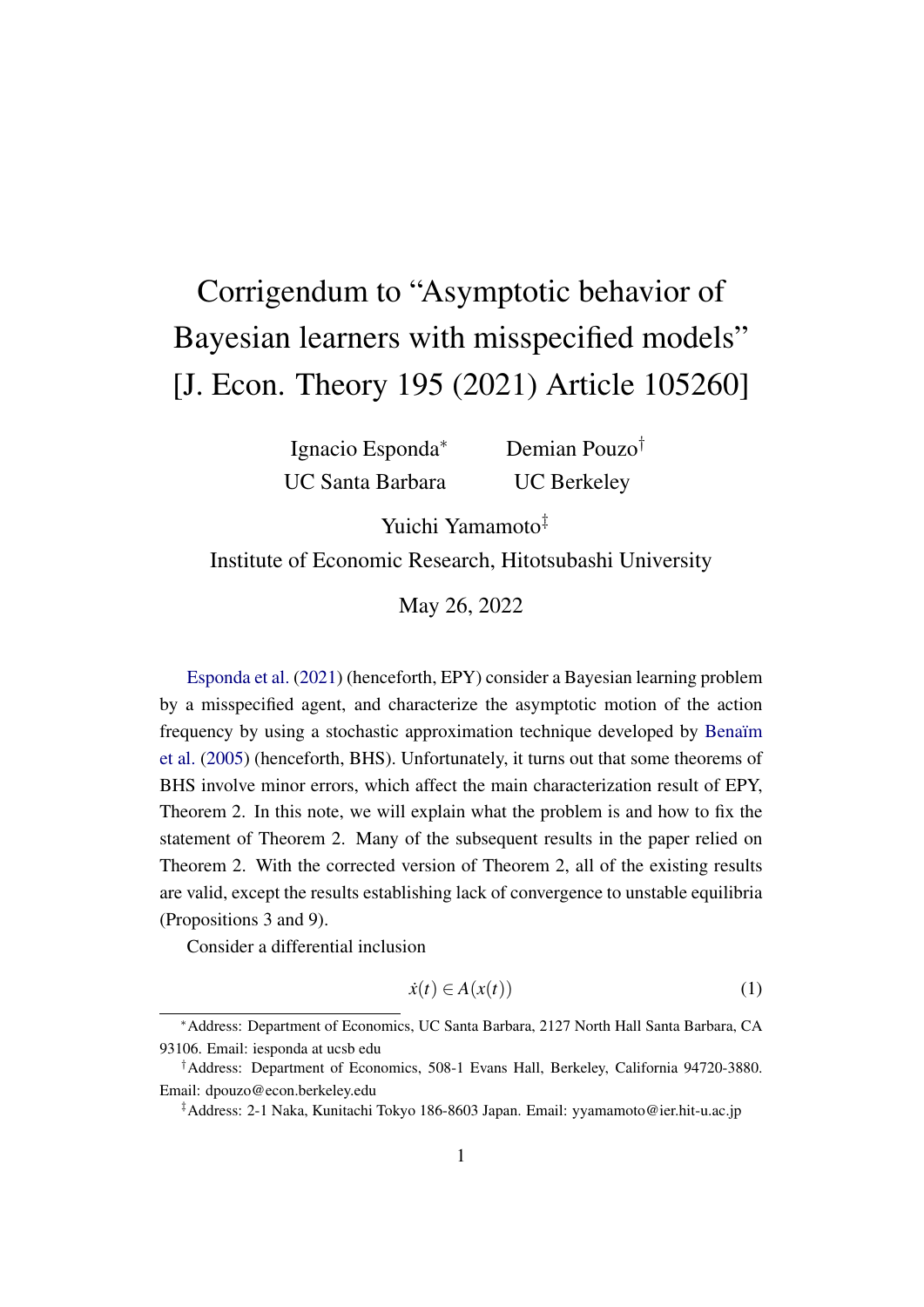where  $A(b) \subset \mathbb{R}^m$  for all  $b \in \mathbb{R}^m$ . A function  $x : \mathbb{R}^+ \to \mathbb{R}^m$  is a solution to this differential inclusion if it is absolutely continuous and [\(1\)](#page-0-0) holds for almost all  $t \in [0, \infty)$ . Let  $S_{r(0)}$  denote the set of solutions to this differential inclusion given an initial value  $x(0) \in \mathbb{R}^m$ , and let  $S = \bigcup_{x(0)} S_{x(0)}$  denote the set of all solutions. Given  $t \geq 0$  and  $z : \mathbf{R}^+ \to \mathbf{R}^m$ , let  $f^t(z)$  denote a *translation flow* which is defined as

$$
f^t(z)[s] = z(t+s) \quad \forall s \ge 0.
$$

Theorem 4.1 of BHS claims that the following two statements are equivalent:

(i) A bounded continuous function  $z : \mathbb{R}^+ \to \mathbb{R}^m$  is an *asymptotic pseudo trajectory* of the differential inclusion [\(1\)](#page-0-0) in that given any *T*,

<span id="page-1-0"></span>
$$
\lim_{t \to \infty} \inf_{x \in S_{z(t)}} \sup_{s \in [0,T]} ||z(t+s) - x(s)|| = 0
$$
\n(2)

(ii) A bounded function  $\zeta$  is uniformly continuous and any limit point of the translation flows  $\{f^t(z)\}_t$  solves the differential inclusion [\(1\)](#page-0-0).

It turns out that this theorem is incorrect; (i) implies (ii) as stated, but the converse is not true. Indeed, BHS prove only that (ii) implies

<span id="page-1-1"></span>
$$
\lim_{t \to \infty} \inf_{x \in S} \sup_{s \in [0,T]} ||z(t+s) - x(s)|| = 0,
$$
\n(3)

which need not imply  $(2)$ .

This influences their Theorem 4.2, which claims that if a bounded function *z* is a perturbed solution of the differential inclusion [\(1\)](#page-0-0) in the sense of BHS, then it is an asymptotic pseudo trajectory. In the proof of this theorem, BHS show that any bounded perturbed solution *z* satisfies the property (ii) of Theorem 4.1. But as noted above, this implies only [\(3\)](#page-1-1), rather than [\(2\)](#page-1-0).

Now, we will explain how this error affects EPY's result. Consider a misspecified Bayesian learning problem studied by EPY. Following their notation, let *X* denote the set of actions, *F* denote the policy correspondence (i.e., when the agent's belief is  $\mu$ , she chooses an action from the set  $F(\mu) \subseteq X$ ), and  $w : \mathbf{R}^+ \to \triangle X$ denote the continuous-time interpolation of the sequence of action frequencies  ${\{\sigma_t\}}_{t=1}^{\infty}$ . Theorem 2 claims that almost surely, *w* is an asymptotic pseudo trajectory of the differential inclusion

<span id="page-1-2"></span>
$$
\dot{\sigma}(t) \in \Delta F(\Delta \Theta(\sigma(t))) - \sigma(t). \tag{4}
$$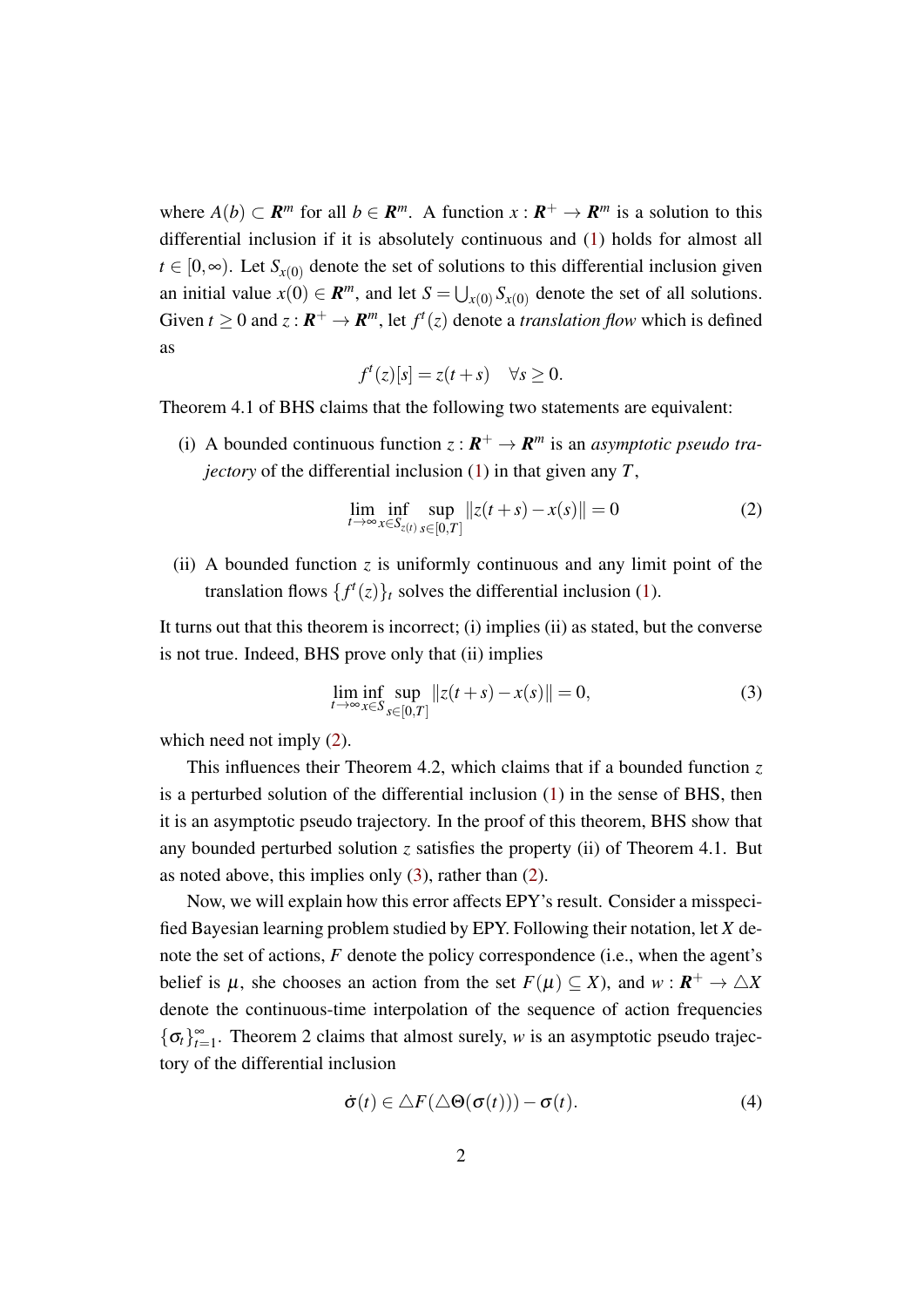The proof shows that condition (ii) in Theorem 4.1 of BHS is satisfied. As noted above, this implies that expression [\(3\)](#page-1-1), but not necessarily expression [\(2\)](#page-1-0), is satisfied. Accordingly, the statement of the theorem should be modified as follows. With an abuse of notation, let  $S_{\sigma(0)}$  denote the set of all solutions to the differen-tial inclusion [\(4\)](#page-1-2) for an initial value  $\sigma(0)$ , and let  $S = \bigcup_{\sigma(0)} S_{\sigma(0)}$  denote the set of all solutions.

Theorem 1 (Correct version of Theorem 2 in EPY). *Almost surely, given any*  $T > 0$ *, we have* 

$$
\lim_{t \to \infty} \inf_{\sigma \in S} \sup_{s \in [0,T]} ||w(t+s) - \sigma(s)|| = 0
$$

The difference from the original statement is that now the infimum is taken over the set *S*, rather than  $S_{w(t)}$ . The theorem still implies that the asymptotic motion of the action frequency *w* is approximated by a solution  $\sigma$  to the differential inclusion, but now the initial value of the solution  $\sigma$  can be (slightly) different from the actual action frequency  $w(t)$ .

EPY used Theorem 2 to prove several convergence results. All results stating convergence to a point or more generally a set continue to be true under the correct version of Theorem 2, with minor changes to the proofs and the definition of a robustly attracting set.<sup>[1](#page-2-0)</sup> The reason is that these results look at the case in which the limit point (or the limit set) is attracting, in the sense that any solution to the differential inclusion converges to the equilibrium, as long as the initial value is in a neighborhood of the equilibrium; this means that starting from this neighborhood, even if the initial value is slightly perturbed as stated in the correct theorem above, the solution to the differential inclusion still converges to the same point.

On the other hand, the proofs of results establishing lack of convergence to unstable equilibria (Propositions 3 and 9) relied importantly on the fact that the initial condition of the differential inclusion is *exactly*  $w(t)$ . This is because we used the fact that the solutions to the differential inclusion starting at a point  $w(t)$ 

<span id="page-2-0"></span><sup>1</sup>The definition of a robustly attracting set should be modified as follows: A set *A* is *robustly attracting* if it is attracting and there is  $\zeta > 0$  and  $\varepsilon > 0$  such that for any initial value  $\sigma(0) \in B_{\zeta}(A)$ , any solution  $\sigma \in S^{\infty, \varepsilon}_{\sigma(0)}$  $\tilde{\sigma}_{(0)}^{0}$  to the perturbed differential inclusion never leaves the basin  $\mathcal{U}_A$  and do not<br>degree formally  $P_{\alpha}(\sigma(t)) \subset \mathcal{U}_A$  for all  $t > 0$ . The difference from the original approach its boundary; formally,  $B_{\zeta}(\sigma(t)) \in \mathcal{U}_A$  for all  $t \geq 0$ . The difference from the original definition is that now we need that the perturbed solution does not approach the boundary of the basin.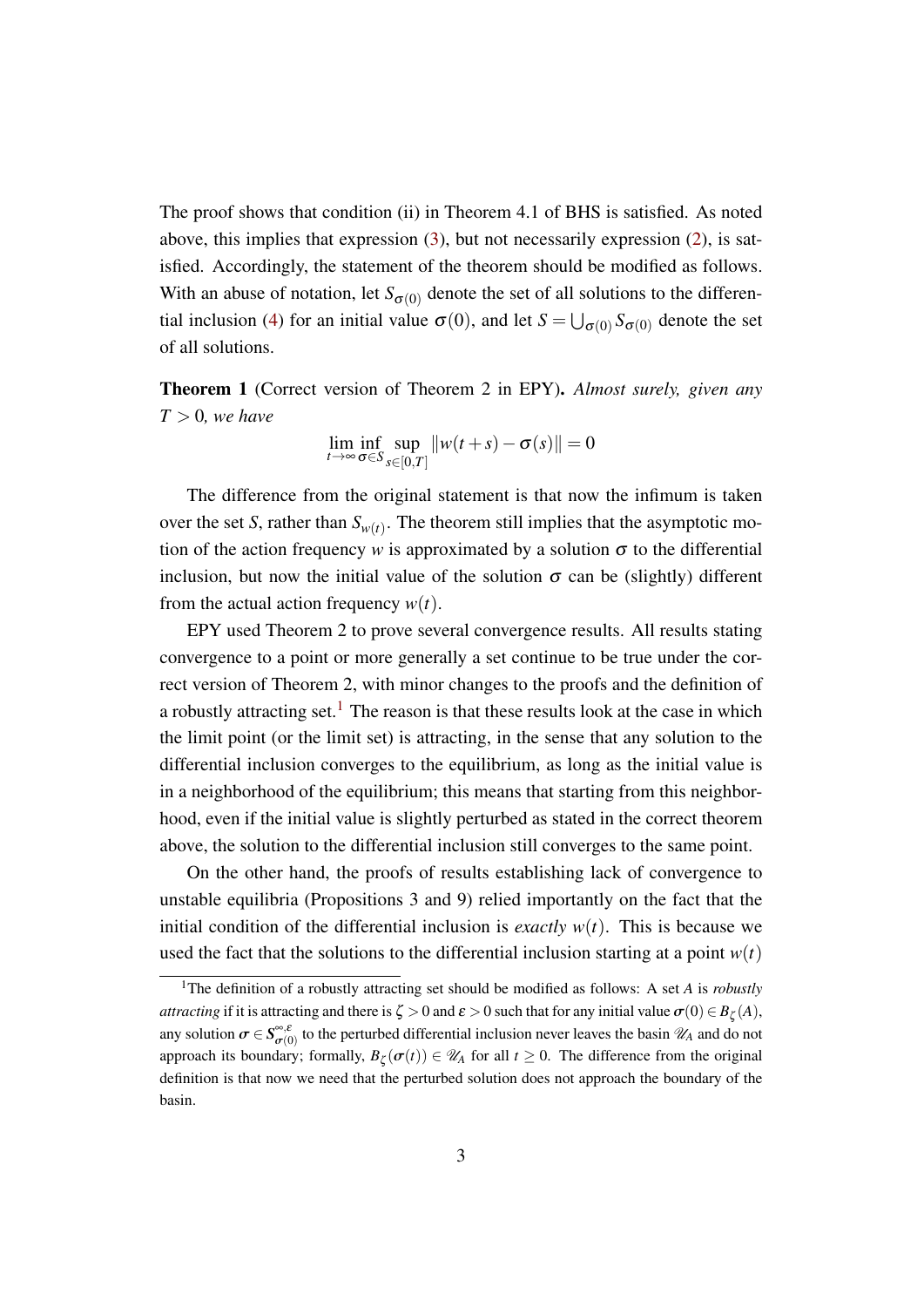in the neighborhood of an unstable equilibrium move away from this equilibrium to conclude that the action frequency cannot converge to the unstable equilibrium. But with the correct version of Theorem 2, one should also consider solutions to the differential inclusion that start at points near the point  $w(t)$ , and, in particular, one such point is the unstable equilibrium itself, with a solution that forever remains at the unstable equilibrium. Therefore, the correct version of Theorem 2 alone cannot help establish that there is zero probability of convergence to unstable equilibria.

We have argued that the proof of Theorem 2 in EPY and of the results establishing lack of convergence to unstable equilibria are incorrect. We now use an example to show that the statement of Theorem 2 in EPY is indeed incorrect.

**Example 1.** Consider a bandit problem where there are two arms, a "safe arm" and a "risky arm." The safe arm always gives a payoff of zero. The risky arm gives a random payoff of either  $-1$  (fail) or 1 (success) randomly. The success probability is  $\theta^* = 0.8$ . The agent does not know this success probability  $\theta^*$ , and she believes that is is uniformly distributed on  $\Theta = [0.3, 0.9]$ .

In period one, the agent chooses the risky arm, because  $E[\theta] = 0.6 > 0.5$ . Suppose that the agent had a payoff of -1 (fail) in the first few periods, and her posterior mean of  $\theta$  becomes lower than 0.5. She then starts to choose the safe arm and does so forever. In this case, the action frequency  $\sigma(t)$ , which represents the share of the risky arm up to time *t*, decreases over time and converges to zero. Let *w* denote the continuous-time interpolation of this particular path.

Obviously this path *w* satisfies the condition stated in Theorem 2 of EPY, so the theorem suggests that this path *w* be an asymptotic pseudo trajectory of the differential inclusion [\(4\)](#page-1-2). However, this is not the case. Indeed, in this example, the differential inclusion [\(4\)](#page-1-2) reduces to

$$
\frac{d\sigma(t)}{dt} = \begin{cases} 1 - \sigma(t) > 0 & \text{if } \sigma(t) > 0 \\ [0,1] & \text{if } \sigma(t) = 0 \end{cases}
$$

so any solution starting from an initial value  $\sigma > 0$  converges to  $\sigma = 1$  as time goes to infinity. This means that the path *w* above is *not* an asymptotic pseudo trajectory; since  $\sigma(t) > 0$  for all *t*, any solution with an initial value  $\sigma(t)$  converges to  $\sigma = 1$ , and it is very different from the actual path *w* which converges to zero. So this bandit problem is a counterexample to EPY's Theorem 2.